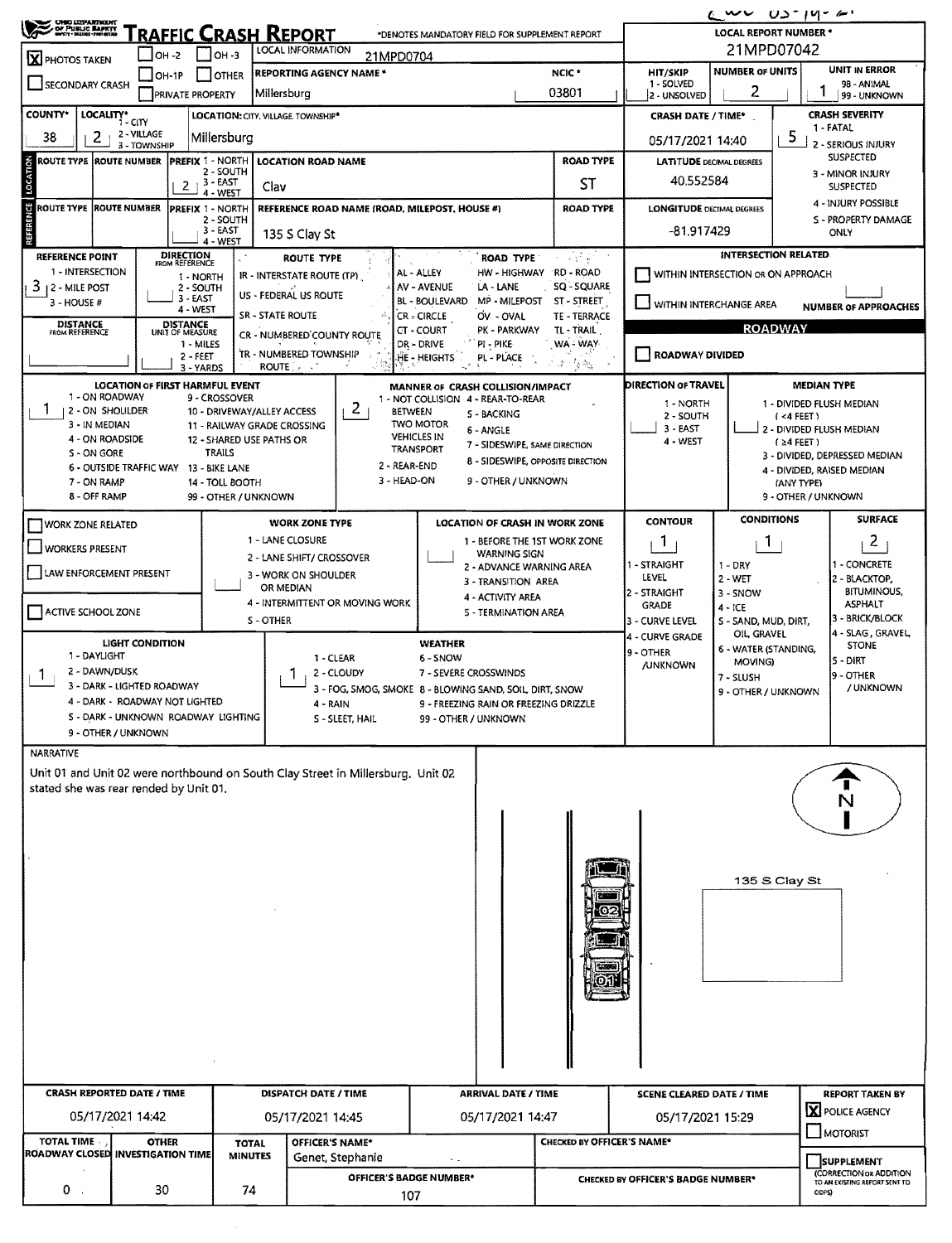| OHO DEPARTMENT<br>OY PUBLIC BAFETT                                   |                                                                        |                                                                                |                     |                                                         |                                                      |                                        |                         | LOCAL REPORT NUMBER                                            |  |  |  |
|----------------------------------------------------------------------|------------------------------------------------------------------------|--------------------------------------------------------------------------------|---------------------|---------------------------------------------------------|------------------------------------------------------|----------------------------------------|-------------------------|----------------------------------------------------------------|--|--|--|
|                                                                      |                                                                        |                                                                                |                     |                                                         |                                                      |                                        |                         | 21MPD07042                                                     |  |  |  |
| OWNER NAME: LAST, FIRST, MIDDLE (C) SAME AS DRIVER)<br>UNIT#         |                                                                        |                                                                                |                     |                                                         | OWNER PHONE:INCLUDE AREA CODE (E) SAME AS DRIVERY    |                                        |                         | DAMAGE                                                         |  |  |  |
| -1<br>MILLER, LYDIA, L                                               |                                                                        |                                                                                | <b>DAMAGE SCALE</b> |                                                         |                                                      |                                        |                         |                                                                |  |  |  |
| OWNER ADDRESS: STREET, CITY, STATE, ZIP ( C) SAME AS DRIVER)         |                                                                        |                                                                                |                     |                                                         |                                                      | 1 - NONE                               |                         | 3 - FUNCTIONAL DAMAGE                                          |  |  |  |
| 111 E MAIN ST, HOLMESVILLE, OH, 44633                                |                                                                        |                                                                                | 2 - MINOR DAMAGE    |                                                         | 4 - DISABLING DAMAGE<br>9 - UNKNOWN                  |                                        |                         |                                                                |  |  |  |
| <b>COMMERCIAL CARRIER: NAME, ADDRESS, CITY, STATE, ZIP</b>           |                                                                        |                                                                                |                     |                                                         | COMMERCIAL CARRIER PHONE: INCLUDE AREA CODE          |                                        |                         | <b>DAMAGED AREA(S)</b>                                         |  |  |  |
| LP STATE LICENSE PLATE #                                             |                                                                        | <b>VEHICLE IDENTIFICATION #</b>                                                |                     | <b>VEHICLE YEAR</b>                                     | <b>VEHICLE MAKE</b>                                  |                                        | INDICATE ALL THAT APPLY |                                                                |  |  |  |
| <b>HPM8160</b><br>ОН                                                 |                                                                        | 5FNRL38416B44537                                                               |                     | 2006                                                    | <b>HONDA</b>                                         | 12                                     |                         |                                                                |  |  |  |
| <b>INSURANCE COMPANY</b><br><b>X</b> INSURANCE                       |                                                                        | <b>INSURANCE POLICY #</b>                                                      |                     | <b>COLOR</b>                                            | <b>VEHICLE MODEL</b>                                 |                                        |                         |                                                                |  |  |  |
| <b>PROGRESSIVE</b>                                                   |                                                                        | 603 428 42                                                                     |                     | <b>SIL</b>                                              | ODYSSEY                                              |                                        |                         |                                                                |  |  |  |
| <b>TYPE OF USE</b><br><b>GOVERNMENT</b>                              | IN EMERGENCY                                                           | US DOT #                                                                       |                     | TOWED BY: COMPANY NAME                                  |                                                      |                                        |                         |                                                                |  |  |  |
| COMMERCIAL                                                           | <b>RESPONSE</b><br># OCCUPANTS                                         | VEHICLE WEIGHT GVWR/GCWR                                                       |                     |                                                         | <b>HAZARDOUS MATERIAL</b>                            |                                        |                         |                                                                |  |  |  |
| <b>INTERLOCK</b><br><b>HIT/SKIP UNIT</b><br><b>DEVICE</b>            |                                                                        | $1 - 510K$ LBS.<br>2 - 10.001 - 26K LBS.                                       |                     | <b>IMATERIAL</b><br>CLASS <sup>#</sup><br>RELEASED      | PLACARD ID#                                          |                                        |                         |                                                                |  |  |  |
| <b>EQUIPPED</b>                                                      |                                                                        | $3 - 26K$ LBS.                                                                 |                     | PLACARD                                                 |                                                      |                                        |                         |                                                                |  |  |  |
| 1 - PASSENGER CAR<br>2 - PASSENGER VAN                               | 6 - VAN (9-15 SEATS)<br>7 MOTORCYCLE 2-WHEELED                         | 12 - GOLF CART<br>13 - SNOWMOBILE                                              |                     | 18 - LIMO (LIVERY VEHICLE)<br>19 - BUS (16+ PASSENGERS) | 23 - PEDESTRIAN/SKATER<br>24 - WHEELCHAIR (ANY TYPE) |                                        |                         |                                                                |  |  |  |
| 3<br>(MINIVAN)                                                       | <b>B - MOTORCYCLE 3-WHEELED</b>                                        | 14 - SINGLE UNIT<br>20 - OTHER VEHICLE<br><b>TRUCK</b>                         |                     |                                                         | 25 - OTHER NON-MOTORIST                              |                                        | 10                      |                                                                |  |  |  |
| UNIT TYPE 3 - SPORT UTILITY<br>VEHICLE                               | 9 - AUTOCYCLE<br>10 - MOPED OR MOTORIZED                               | 21 - HEAVY EQUIPMENT<br>15 - SEMI-TRACTOR                                      |                     |                                                         | 26 - BICYCLE                                         |                                        |                         |                                                                |  |  |  |
| 4 - PICK UP                                                          | <b>BICYCLE</b><br>11 - ALL TERRAIN VEHICLE                             | 16 - FARM EQUIPMENT                                                            |                     | 22 - ANIMAL WITH RIDER OR<br>ANIMAL-DRAWN VEHICLE       | 27 - TRAIN<br>99 - UNKNOWN OR HIT/SKIP               |                                        |                         |                                                                |  |  |  |
| S - CARGO VAN                                                        | (ATV/UTV)                                                              | 17 - MOTORHOME                                                                 |                     |                                                         |                                                      |                                        |                         |                                                                |  |  |  |
| # OF TRAILING UNITS                                                  |                                                                        |                                                                                |                     |                                                         |                                                      | 12                                     |                         | 12<br>12                                                       |  |  |  |
| WAS VEHICLE OPERATING IN AUTONOMOUS<br>MODE WHEN CRASH OCCURRED?     | 0                                                                      | 0 - NO AUTOMATION                                                              |                     | 3 - CONDITIONAL AUTOMATION 9 - UNKNOWN                  |                                                      | 12                                     |                         |                                                                |  |  |  |
| 2<br>1 - YES 2 - NO 9 - OTHER / UNKNOWN                              |                                                                        | 1 - DRIVER ASSISTANCE<br>AUTONOMOUS 2 - PARTIAL AUTOMATION 5 - FULL AUTOMATION |                     | 4 - HIGH AUTOMATION                                     |                                                      |                                        |                         |                                                                |  |  |  |
|                                                                      | MODE LEVEL                                                             |                                                                                |                     |                                                         |                                                      |                                        |                         |                                                                |  |  |  |
| 1 - NONE<br>$2 - TAXI$                                               | 6 - BUS - CHARTER/TOUR<br>7 - BUS - INTERCITY                          | $11 - FIRE$<br>12 - MILITARY                                                   | 16 - FARM           | 17 - MOWING                                             | 21 - MAIL CARRIER<br>99 - OTHER / UNKNOWN            |                                        |                         |                                                                |  |  |  |
| 3 - ELECTRONIC RIDE                                                  | <b>B-BUS-SHUTTLE</b>                                                   | 13 - POLICE                                                                    |                     | 18 - SNOW REMOVAL                                       |                                                      |                                        |                         |                                                                |  |  |  |
| SHARING<br><b>SPECIAL</b><br>4 - SCHOOL TRANSPORT<br><b>FUNCTION</b> | 9 - BUS - OTHER<br>10 - AMBULANCE                                      | <b>14 - PUBLIC UTILITY</b>                                                     |                     | 19 - TOWING<br>20 - SAFETY SERVICE                      |                                                      |                                        |                         |                                                                |  |  |  |
| 5 - BUS - TRANSIT/COMMUTER                                           |                                                                        | 15 - CONSTRUCTION EQUIP.                                                       |                     | PATROL                                                  |                                                      |                                        | 12                      |                                                                |  |  |  |
| 1 - NO CARGO BODY TYPE                                               | 4 - LOGGING                                                            | 7 - GRAIN/CHIPS/GRAVEL                                                         | 11 - DUMP           |                                                         | 99 - OTHER / UNKNOWN                                 |                                        |                         |                                                                |  |  |  |
| / NOT APPLICABLE<br>$2 - 8US$<br>CARGO                               | S - INTERMODAL<br><b>CONTAINER CHASSIS</b>                             | 8 - POLE<br>9 - CARGO TANK                                                     |                     | 12 - CONCRETE MIXER<br>13 - AUTO TRANSPORTER            |                                                      |                                        |                         |                                                                |  |  |  |
| 3 - VEHICLE TOWING<br><b>BODY</b><br>ANOTHER MOTOR VEHICLE           | 6 - CARGOVAN<br>/ENCLOSED BOX                                          | 10 - FLAT BED                                                                  |                     | 14 - GARBAGE/REFUSE                                     |                                                      |                                        |                         | 18<br>9                                                        |  |  |  |
| <b>TYPE</b>                                                          |                                                                        |                                                                                |                     |                                                         |                                                      |                                        |                         |                                                                |  |  |  |
| 1 - TURN SIGNALS<br>2 - HEAD LAMPS                                   | 4 - BRAKES<br><b>S-STEERING</b>                                        | 7 - WORN OR SLICK TIRES<br><b>B - TRAILER EQUIPMENT</b>                        |                     | 9 - MOTOR TROUBLE<br>10 - DISABLED FROM PRIOR           | 99 - OTHER / UNKNOWN                                 |                                        |                         |                                                                |  |  |  |
| <b>VEHICLE</b><br>3 - TAIL LAMPS<br><b>DEFECTS</b>                   | <b>6 - TIRE BLOWOUT</b>                                                | DEFECTIVE                                                                      |                     | <b>ACCIDENT</b>                                         |                                                      |                                        |                         |                                                                |  |  |  |
| 1 - INTERSECTION -                                                   | 4 - MIDBLOCK -                                                         | 7 - SHOULDER/ROADSIDE                                                          |                     | 10 - DRIVEWAY ACCESS                                    | 99 - OTHER / UNKNOWN                                 | $\boxed{\mathbf{X}}$ - NO DAMAGE [ 0 ] |                         | UNDERCARRIAGE [ 14 ]                                           |  |  |  |
| MARKED CROSSWALK                                                     | MARKED CROSSWALK                                                       | 8 - SIDEWALK                                                                   |                     | 11 - SHARED USE PATHS                                   |                                                      | $\Box$ -TOP(13)                        |                         | $\Box$ - ALL AREAS $(15)$                                      |  |  |  |
| NON-<br>2 - INTERSECTION -<br>MOTORIST<br><b>UNMARKED CROSSWALK</b>  | S - TRAVEL LANE -<br>OTHER LOCATION                                    | 9 - MEDIAN/CROSSING<br><b>ISLAND</b>                                           |                     | OR TRAILS<br>12 - FIRST RESPONDER                       |                                                      | $\Box$ - UNIT NOT AT SCENE [ 16 ]      |                         |                                                                |  |  |  |
| LOCATION<br>3 - INTERSECTION - OTHER                                 | 6 - BICYCLE LANE<br>1 - STRAIGHT AHEAD                                 | 9 - LEAVING TRAFFIC                                                            |                     | AT INCIDENT SCENE<br>15 - WALKING, RUNNING,             | 21 - STANDING OUTSIDE                                |                                        |                         |                                                                |  |  |  |
| 1 - NON-CONTACT<br>2 - NON-COLLISION                                 | 2 - BACKING                                                            | LANE                                                                           |                     | JOGGING, PLAYING                                        | DISABLED VEHICLE                                     | 0 - NO DAMAGE                          |                         | <b>INITIAL POINT OF CONTACT</b><br>14 - UNDERCARRIAGE          |  |  |  |
| 3<br>3 - STRIKING                                                    | 3 - CHANGING LANES<br>4 - OVERTAKING/PASSING                           | 10 - PARKED<br>11 - SLOWING OR STOPPED                                         |                     | 16 - WORKING<br>17 - PUSHING VEHICLE                    | 99 - OTHER / UNKNOWN                                 | 12                                     |                         | 1-12 - REFER TO UNIT 15 - VEHICLE NOT AT SCENE                 |  |  |  |
| <b>ACTION</b><br>4 - STRUCK                                          | PRE-CRASH 5 - MAKING RIGHT TURN<br><b>ACTIONS 6 - MAKING LEFT TURN</b> | IN TRAFFIC<br>12 - DRIVERLESS                                                  |                     | 18 - APPROACHING OR<br>LEAVING VEHICLE                  |                                                      |                                        | <b>DIAGRAM</b>          | 99 - UNKNOWN                                                   |  |  |  |
| <b>S - BOTH STRIKING</b><br>& STRUCK                                 | 7 - MAKING U-TURN                                                      | 13 - NEGOTIATING A CURVE                                                       |                     | 19 - STANDING                                           |                                                      | 13 - TOP                               |                         |                                                                |  |  |  |
| 9 - OTHER / UNKNOWN                                                  | <b>B - ENTERING TRAFFIC</b><br>LANE                                    | 14 - ENTERING OR CROSSING<br>SPECIFIED LOCATION                                |                     | 20 - OTHER NON-MOTORIST                                 |                                                      |                                        |                         | TRAFFIC                                                        |  |  |  |
| 1 - NONE                                                             |                                                                        | 8 - FOLLOWING TOO CLOSE 13 - IMPROPER START FROM                               |                     | 18 - OPERATING DEFECTIVE<br>EQUIPMENT                   | 23 - OPENING DOOR INTO                               | <b>TRAFFICWAY FLOW</b>                 |                         | TRAFFIC CONTROL                                                |  |  |  |
| 2 - FAILURE TO YIELD<br>3 - RAN RED LIGHT                            | /ACDA<br>9 - IMPROPER LANE                                             | A PARKED POSITION<br>14 - STOPPED OR PARKED                                    |                     | 19 - LOAD SHIFTING                                      | <b>ROADWAY</b><br>99 - OTHER IMPROPER                | 1 - ONE-WAY<br>2 - TWO-WAY             |                         | 1 - ROUNDABOUT 4 - STOP SIGN                                   |  |  |  |
| 4 - RAN STOP SIGN<br>8<br>S - UNSAFE SPEED                           | CHANGE<br>10 - IMPROPER PASSING                                        | ILLEGALLY<br>15 - SWERVING TO AVOID                                            |                     | /FALLING/SPILLING<br>20 - IMPROPER CROSSING             | <b>ACTION</b>                                        | 2                                      | 2                       | 2 - SIGNAL<br>S - YIELD SIGN<br>3 - FLASHER<br>6 - NO CONTROL  |  |  |  |
| CONTRIBUTING 5 - IMPROPER TURN<br>CIRCUMSTANCES 7 - LEFT OF CENTER   | 11 - DROVE OFF ROAD                                                    | 16 - WRONG WAY                                                                 |                     | 21 - LYING IN ROADWAY                                   |                                                      |                                        |                         |                                                                |  |  |  |
|                                                                      | 12 - IMPROPER BACKING                                                  | 17 - VISION OBSTRUCTION                                                        |                     | 22 - NOT DISCERNIBLE                                    |                                                      | # OF THROUGH LANES<br><b>ON ROAD</b>   |                         | <b>RAIL GRADE CROSSING</b><br>1 - NOT INVLOVED                 |  |  |  |
| <b>SEOUENCE OF EVENTS</b>                                            |                                                                        |                                                                                |                     |                                                         |                                                      | $\mathbf{Z}$                           |                         | 2 - INVOLVED-ACTIVE CROSSING                                   |  |  |  |
| <b>Contract Contract</b><br>1 - OVERTURN/ROLLOVER<br>20              | 7 - SEPARATION OF UNITS                                                | 12 - DOWNHILL RUNAWAY                                                          |                     | 19 - ANIMAL -OTHER                                      | 23 - STRUCK BY FALLING,                              |                                        |                         | 3 - INVOLVED-PASSIVE CROSSING                                  |  |  |  |
| 2 - FIRE/EXPLOSION<br>3 - IMMERSION                                  | <b>B - RAN OFF ROAD RIGHT</b><br>9 - RAN OFF ROAD LEFT                 | 13 - OTHER NON-COLLISION 20 - MOTOR VEHICLE IN<br>14 - PEDESTRIAN              |                     | <b>TRANSPORT</b>                                        | SHIFTING CARGO OR<br>ANYTHING SET IN                 |                                        |                         | UNIT / NON-MOTORIST DIRECTION                                  |  |  |  |
| 4 - JACKKNIFE<br>2<br>S - CARGO / EQUIPMENT                          | 10 - CROSS MEDIAN<br>11 - CROSS CENTERLINE -                           | 15 - PEDALCYCLE                                                                |                     | 21 - PARKED MOTOR<br><b>VEHICLE</b>                     | MOTION BY A MOTOR<br>VEHICLE                         |                                        |                         | 1 - NORTH<br>S - NORTHEAST                                     |  |  |  |
| LOSS OR SHIFT                                                        | OPPOSITE DIRECTION                                                     | 16 - RAILWAY VEHICLE<br>17 - ANIMAL - FARM                                     |                     | 22 - WORK ZONE                                          | 24 - OTHER MOVABLE<br>OBJECT                         |                                        |                         | 2 - SOUTH<br><b>6 - NORTHWEST</b><br>3 - EAST<br>7 - SOUTHEAST |  |  |  |
| <b>6 - EQUIPMENT FAILURE</b><br>3                                    | OF TRAVEL                                                              | 18 - ANIMAL - DEER                                                             |                     | <b>MAINTENANCE</b><br>EQUIPMENT                         |                                                      | $F_{ROM}$ $\sim$<br>τoΙ                |                         | 4 - WEST<br><b>B-SOUTHWEST</b>                                 |  |  |  |
| 2S - IMPACT ATTENUATOR 31 - GUARDRAIL END                            |                                                                        | COLLISION WITH FIXED OBJECT - STRUCK<br>38 - OVERHEAD SIGN POST                |                     | 45 - EMBANKMENT                                         | 52 - BUILDING                                        |                                        |                         | 9 - OTHER / UNKNOWN                                            |  |  |  |
| / CRASH CUSHION<br>26 - BRIDGE OVERHEAD                              | 32 - PORTABLE BARRIER                                                  | 39 - LIGHT / LUMINARIES                                                        | 46 - FENCE          |                                                         | S3 - TUNNEL                                          | UNIT SPEED                             |                         | <b>DETECTED SPEED</b>                                          |  |  |  |
| <b>STRUCTURE</b><br>5                                                | 33 - MEDIAN CABLE BARRIER<br>34 - MEDIAN GUARDRAIL                     | <b>SUPPORT</b><br>40 - UTILITY POLE                                            | 48 - TREE           | 47 - MAILBOX                                            | 54 - OTHER FIXED<br><b>OBJECT</b>                    |                                        |                         |                                                                |  |  |  |
| 27 - BRIDGE PIER OR<br><b>ABUTMENT</b>                               | <b>BARRIER</b><br>35 - MEDIAN CONCRETE                                 | 41 - OTHER POST, POLE<br>OR SUPPORT                                            |                     | 49 - FIRE HYDRANT<br>50 - WORK ZONE                     | 99 - OTHER / UNKNOWN                                 | 20                                     |                         | 1 - STATED / ESTIMATED SPEED                                   |  |  |  |
| 28 - BRIDGE PARAPET<br>29 - BRIDGE RAIL                              | <b>BARRIER</b><br>36 - MEDIAN OTHER BARRIER 43 - CURB                  | 42 - CULVERT                                                                   |                     | MAINTENANCE<br><b>EQUIPMENT</b>                         |                                                      | POSTED SPEED                           |                         | ı<br>2 - CALCULATED / EDR                                      |  |  |  |
| 30 - GUARDRAIL FACE                                                  | 37 - TRAFFIC SIGN POST                                                 | 44 - DITCH                                                                     | S1 - WALL           |                                                         |                                                      |                                        |                         | 3 - UNDETERMINED                                               |  |  |  |
| FIRST HARMFUL EVENT                                                  |                                                                        | <b>MOST HARMFUL EVENT</b>                                                      |                     |                                                         |                                                      | 25                                     |                         |                                                                |  |  |  |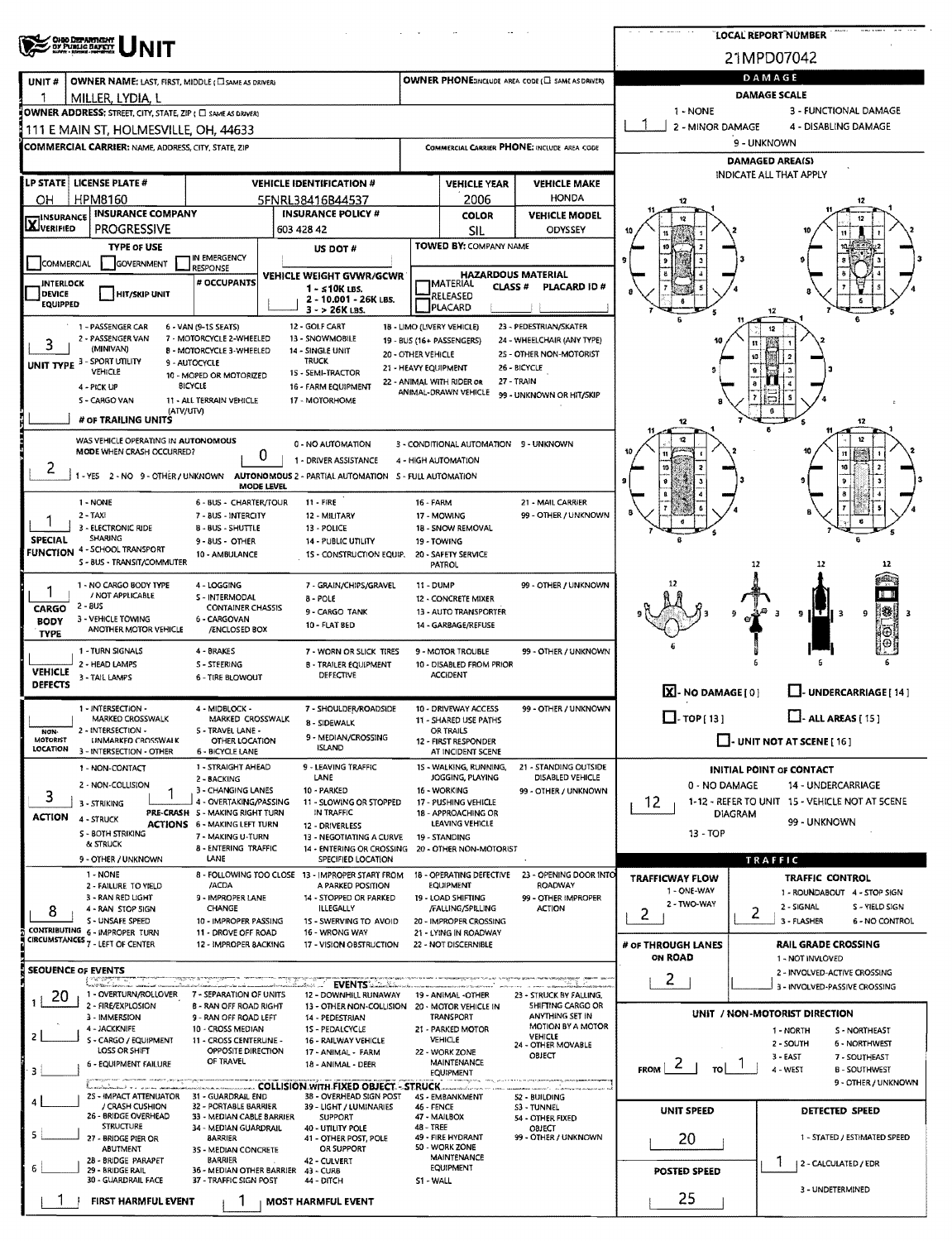|                                  | OHIO DEPARTMENT<br>OF PUBLIC SAFETY                              |                                                                        | <b>LOCAL REPORT NUMBER</b>                                                                                                                                                                                                     |                                            |                                                                |                                             |                                                     |                                                              |  |  |  |  |  |  |
|----------------------------------|------------------------------------------------------------------|------------------------------------------------------------------------|--------------------------------------------------------------------------------------------------------------------------------------------------------------------------------------------------------------------------------|--------------------------------------------|----------------------------------------------------------------|---------------------------------------------|-----------------------------------------------------|--------------------------------------------------------------|--|--|--|--|--|--|
|                                  |                                                                  |                                                                        | 21MPD07042                                                                                                                                                                                                                     |                                            |                                                                |                                             |                                                     |                                                              |  |  |  |  |  |  |
| UNIT#                            | OWNER NAME: LAST, FIRST, MIDDLE (C) SAME AS DRIVER)              |                                                                        | DAMAGE                                                                                                                                                                                                                         |                                            |                                                                |                                             |                                                     |                                                              |  |  |  |  |  |  |
| 2                                | SIGLER, CHERYL, A                                                |                                                                        | OWNER PHONE; INCLUDE AREA CODE (E) SAME AS DRIVER)<br><b>DAMAGE SCALE</b>                                                                                                                                                      |                                            |                                                                |                                             |                                                     |                                                              |  |  |  |  |  |  |
|                                  | OWNER ADDRESS: STREET, CITY, STATE, ZIP ( C) SAME AS DRIVER)     |                                                                        | $\bullet\bullet\circ\to$<br>1 - NONE<br>3 - FUNCTIONAL DAMAGE                                                                                                                                                                  |                                            |                                                                |                                             |                                                     |                                                              |  |  |  |  |  |  |
|                                  | 1817 SR 83 UNIT 303, MILLERSBURG, OH, 44654                      |                                                                        |                                                                                                                                                                                                                                |                                            |                                                                |                                             | 2<br>2 - MINOR DAMAGE<br>4 - DISABLING DAMAGE       |                                                              |  |  |  |  |  |  |
|                                  | COMMERCIAL CARRIER: NAME, ADDRESS, CITY, STATE, ZIP              |                                                                        |                                                                                                                                                                                                                                |                                            |                                                                | COMMERCIAL CARRIER PHONE: INCLUDE AREA CODE | 9 - UNKNOWN<br><b>DAMAGED AREA(S)</b>               |                                                              |  |  |  |  |  |  |
|                                  | LP STATE   LICENSE PLATE #                                       |                                                                        | <b>VEHICLE IDENTIFICATION #</b>                                                                                                                                                                                                |                                            | <b>VEHICLE YEAR</b>                                            | <b>VEHICLE MAKE</b>                         |                                                     | INDICATE ALL THAT APPLY                                      |  |  |  |  |  |  |
| он                               | <b>JAN3058</b>                                                   |                                                                        | ZACCJBBT3GPE13581                                                                                                                                                                                                              |                                            | 2016                                                           | <b>JEEP</b>                                 | 12                                                  |                                                              |  |  |  |  |  |  |
| <b>X</b> VERIFIED                | <b>INSURANCE INSURANCE COMPANY</b>                               |                                                                        | <b>INSURANCE POLICY #</b>                                                                                                                                                                                                      |                                            | <b>COLOR</b>                                                   | <b>VEHICLE MODEL</b>                        | 12                                                  |                                                              |  |  |  |  |  |  |
|                                  | <b>ALLSTATE</b><br><b>TYPE OF USE</b>                            |                                                                        | 826 210 761                                                                                                                                                                                                                    |                                            | ONG<br>TOWED BY: COMPANY NAME                                  | RENEGADE                                    | -18                                                 |                                                              |  |  |  |  |  |  |
| COMMERCIAL                       | GOVERNMENT                                                       | IN EMERGENCY<br><b>IRESPONSE</b>                                       | US DOT #                                                                                                                                                                                                                       |                                            |                                                                |                                             |                                                     |                                                              |  |  |  |  |  |  |
| <b>INTERLOCK</b>                 |                                                                  | # OCCUPANTS                                                            | <b>VEHICLE WEIGHT GVWR/GCWR</b><br>$1 - 510K$ LBS.                                                                                                                                                                             |                                            | <b>HAZARDOUS MATERIAL</b><br><b>IMATERIAL</b><br><b>CLASS#</b> | PLACARD ID#                                 |                                                     |                                                              |  |  |  |  |  |  |
| <b>DEVICE</b><br><b>EQUIPPED</b> | <b>HIT/SKIP UNIT</b>                                             |                                                                        | 2 - 10.001 - 26K LBS.<br>$3 - 26K$ LBS.                                                                                                                                                                                        |                                            | RELEASED<br>PLACARD                                            |                                             |                                                     |                                                              |  |  |  |  |  |  |
|                                  | 1 - PASSENGER CAR                                                | 6 - VAN (9-15 SEATS)                                                   | 12 - GOLF CART                                                                                                                                                                                                                 |                                            | 18 - LIMO (LIVERY VEHICLE)                                     | 23 - PEDESTRIAN/SKATER                      |                                                     |                                                              |  |  |  |  |  |  |
| 3                                | 2 - PASSENGER VAN<br>(MINIVAN)                                   | 7 - MOTORCYCLE 2-WHEELED<br>8 - MOTORCYCLE 3-WHEELED                   | 13 - SNOWMOBILE<br>14 - SINGLE UNIT                                                                                                                                                                                            |                                            | 19 - BUS (16+ PASSENGERS)                                      | 24 - WHEELCHAIR (ANY TYPE)                  |                                                     |                                                              |  |  |  |  |  |  |
|                                  | UNIT TYPE 3 - SPORT UTILITY<br>VEHICLE                           | 9 - AUTOCYCLE                                                          | <b>TRUCK</b>                                                                                                                                                                                                                   | 20 - OTHER VEHICLE<br>21 - HEAVY EQUIPMENT |                                                                | 25 - OTHER NON-MOTORIST<br>26 - BICYCLE     |                                                     |                                                              |  |  |  |  |  |  |
|                                  | 4 - PICK UP                                                      | 10 - MOPED OR MOTORIZED<br><b>BICYCLE</b>                              | 15 - SEMI-TRACTOR<br>16 - FARM EQUIPMENT                                                                                                                                                                                       |                                            | 22 - ANIMAL WITH RIDER OR<br>ANIMAL-DRAWN VEHICLE              | 27 - TRAIN                                  |                                                     |                                                              |  |  |  |  |  |  |
|                                  | 5 - CARGO VAN<br>(ATV/UTV)                                       | 11 - ALL TERRAIN VEHICLE                                               | 17 - MOTORHOME                                                                                                                                                                                                                 |                                            |                                                                | 99 - UNKNOWN OR HIT/SKIP                    |                                                     |                                                              |  |  |  |  |  |  |
|                                  | # OF TRAILING UNITS                                              |                                                                        |                                                                                                                                                                                                                                |                                            |                                                                |                                             | 12                                                  | 12                                                           |  |  |  |  |  |  |
|                                  | WAS VEHICLE OPERATING IN AUTONOMOUS<br>MODE WHEN CRASH OCCURRED? |                                                                        | 3 - CONDITIONAL AUTOMATION 9 - UNKNOWN                                                                                                                                                                                         |                                            |                                                                |                                             |                                                     |                                                              |  |  |  |  |  |  |
| 2                                |                                                                  |                                                                        | Ü<br>1 - DRIVER ASSISTANCE<br>1 - YES 2 - NO 9 - OTHER / UNKNOWN AUTONOMOUS 2 - PARTIAL AUTOMATION 5 - FULL AUTOMATION                                                                                                         | 4 - HIGH AUTOMATION                        |                                                                |                                             |                                                     |                                                              |  |  |  |  |  |  |
|                                  |                                                                  |                                                                        | <b>MODE LEVEL</b>                                                                                                                                                                                                              |                                            |                                                                |                                             |                                                     |                                                              |  |  |  |  |  |  |
|                                  | 1 - NONE<br>$2 - TAXI$                                           | 6 - BUS - CHARTER/TOUR<br>7 - BUS - INTERCITY                          | $11 - FIRE$<br>12 - MILITARY                                                                                                                                                                                                   | 16 - FARM                                  | 17 - MOWING                                                    | 21 - MAIL CARRIER<br>99 - OTHER / UNKNOWN   |                                                     |                                                              |  |  |  |  |  |  |
| 1                                | 3 - ELECTRONIC RIDE<br>SHARING                                   | 8-BUS-SHUTTLE                                                          | 13 - POLICE                                                                                                                                                                                                                    |                                            | 18 - SNOW REMOVAL                                              |                                             |                                                     |                                                              |  |  |  |  |  |  |
| <b>SPECIAL</b>                   | <b>FUNCTION 4 - SCHOOL TRANSPORT</b>                             | 9 - BUS - OTHER<br>10 - AMBULANCE                                      | <b>14 - PUBLIC UTILITY</b><br>1S - CONSTRUCTION EQUIP.                                                                                                                                                                         |                                            | 19 - TOWING<br>20 - SAFETY SERVICE                             |                                             |                                                     |                                                              |  |  |  |  |  |  |
|                                  | 5 - BUS - TRANSIT/COMMUTER                                       |                                                                        |                                                                                                                                                                                                                                |                                            | PATROL                                                         |                                             |                                                     | 12<br>11<br>12                                               |  |  |  |  |  |  |
| 1                                | 1 - NO CARGO BODY TYPE<br>/ NOT APPLICABLE                       | 4 - LOGGING<br>5 - INTERMODAL                                          | 7 - GRAIN/CHIPS/GRAVEL<br><b>B-POLE</b>                                                                                                                                                                                        | 11 - DUMP                                  | 12 - CONCRETE MIXER                                            | 99 - OTHER / UNKNOWN                        |                                                     | IН                                                           |  |  |  |  |  |  |
| <b>CARGO</b>                     | $2 - BUS$<br>3 - VEHICLE TOWING                                  | <b>CONTAINER CHASSIS</b><br>6 - CARGOVAN                               | 9 - CARGO TANK                                                                                                                                                                                                                 |                                            | 13 - AUTO TRANSPORTER                                          |                                             |                                                     | ¦≋\$<br>ΙŦ<br>9<br>9 I<br>з                                  |  |  |  |  |  |  |
| <b>BODY</b><br><b>TYPE</b>       | ANOTHER MOTOR VEHICLE                                            | /ENCLOSED BOX                                                          | 10 - FLAT BED                                                                                                                                                                                                                  |                                            | 14 - GARBAGE/REFUSE                                            |                                             |                                                     |                                                              |  |  |  |  |  |  |
|                                  | 1 - TURN SIGNALS                                                 | 4 - BRAKES                                                             | 7 - WORN OR SLICK TIRES                                                                                                                                                                                                        |                                            | 9 - MOTOR TROUBLE                                              | 99 - OTHER / UNKNOWN                        |                                                     |                                                              |  |  |  |  |  |  |
| <b>VEHICLE</b><br><b>DEFECTS</b> | 2 - HEAD LAMPS<br>3 - TAIL LAMPS                                 | <b>S-STEERING</b><br>6 - TIRE BLOWOUT                                  | <b>B - TRAILER EQUIPMENT</b><br>DEFECTIVE                                                                                                                                                                                      |                                            | 10 - DISABLED FROM PRIOR<br><b>ACCIDENT</b>                    |                                             |                                                     |                                                              |  |  |  |  |  |  |
|                                  |                                                                  |                                                                        |                                                                                                                                                                                                                                |                                            |                                                                |                                             | NO DAMAGE [0]                                       | UNDERCARRIAGE [14]                                           |  |  |  |  |  |  |
|                                  | 1 - INTERSECTION -<br>MARKED CROSSWALK                           | 4 - MIDBLOCK -<br>MARKED CROSSWALK                                     | 7 - SHOULDER/ROADSIDE<br><b>B - SIDEWALK</b>                                                                                                                                                                                   |                                            | 10 - DRIVEWAY ACCESS<br>11 - SHARED USE PATHS                  | 99 - OTHER / UNKNOWN                        | $\Box$ -TOP[13]                                     | $\Box$ - ALL AREAS [ 15 ]                                    |  |  |  |  |  |  |
| LOCATION                         | NON-MOTORIST 2 - INTERSECTION -<br>UNMARKED CROSSWALK            | S - TRAVEL LANE -<br>OTHER LOCATION                                    | 9 - MEDIAN/CROSSING                                                                                                                                                                                                            |                                            | <b>OR TRAILS</b><br>12 - FIRST RESPONDER                       |                                             | $\Box$ - UNIT NOT AT SCENE [ 16 ]                   |                                                              |  |  |  |  |  |  |
| AT IMPACT                        | 3 - INTERSECTION - OTHER                                         | <b>6 - BICYCLE LANE</b><br>1 - STRAIGHT AHEAD                          | <b>ISLAND</b><br>9 - LEAVING TRAFFIC                                                                                                                                                                                           |                                            | AT INCIDENT SCENE<br>15 - WALKING, RUNNING,                    | 21 - STANDING OUTSIDE                       |                                                     |                                                              |  |  |  |  |  |  |
|                                  | 1 - NON-CONTACT<br>2 - NON-COLLISION                             | 2 - BACKING                                                            | LANE                                                                                                                                                                                                                           |                                            | JOGGING, PLAYING                                               | <b>DISABLED VEHICLE</b>                     | 0 - NO DAMAGE                                       | <b>INITIAL POINT OF CONTACT</b><br>14 - UNDERCARRIAGE        |  |  |  |  |  |  |
| 4                                | 3 - STRIKING                                                     | 3 - CHANGING LANES<br>4 - OVERTAKING/PASSING                           | 10 - PARKED<br>11 - SLOWING OR STOPPED                                                                                                                                                                                         |                                            | 16 - WORKING<br>17 - PUSHING VEHICLE                           | 99 - OTHER / UNKNOWN                        | 1-12 - REFER TO UNIT 15 - VEHICLE NOT AT SCENE<br>6 |                                                              |  |  |  |  |  |  |
| <b>ACTION</b>                    | 4 - STRUCK                                                       | PRE-CRASH 5 - MAKING RIGHT TURN<br><b>ACTIONS 6 - MAKING LEFT TURN</b> | IN TRAFFIC<br>12 - DRIVERLESS                                                                                                                                                                                                  |                                            | 18 - APPROACHING OR<br>LEAVING VEHICLE                         |                                             | DIAGRAM<br>99 - UNKNOWN                             |                                                              |  |  |  |  |  |  |
|                                  | 5 - BOTH STRIKING<br>& STRUCK                                    | 7 - MAKING U-TURN<br>8 - ENTERING TRAFFIC                              | 13 - NEGOTIATING A CURVE<br>14 - ENTERING OR CROSSING                                                                                                                                                                          |                                            | 19 - STANDING<br>20 - OTHER NON-MOTORIST                       |                                             | $13 - TOP$                                          |                                                              |  |  |  |  |  |  |
|                                  | 9 - OTHER / UNKNOWN                                              | LANE                                                                   | SPECIFIED LOCATION                                                                                                                                                                                                             |                                            |                                                                |                                             |                                                     | <b>TRAFFIC</b>                                               |  |  |  |  |  |  |
|                                  | 1 - NONE<br>2 - FAILURE TO YIELD                                 | /ACDA                                                                  | B - FOLLOWING TOO CLOSE 13 - IMPROPER START FROM<br>A PARKED POSITION                                                                                                                                                          |                                            | 18 - OPERATING DEFECTIVE<br>EQUIPMENT                          | 23 - OPENING DOOR INTO<br>ROADWAY           | <b>TRAFFICWAY FLOW</b><br>1 - ONE-WAY               | <b>TRAFFIC CONTROL</b><br>1 - ROUNDABOUT 4 - STOP SIGN       |  |  |  |  |  |  |
|                                  | 3 - RAN RED LIGHT<br>4 - RAN STOP SIGN                           | 9 - IMPROPER LANE<br>CHANGE                                            | 14 - STOPPED OR PARKED<br><b>ILLEGALLY</b>                                                                                                                                                                                     |                                            | 19 - LOAD SHIFTING<br>/FALLING/SPILLING                        | 99 - OTHER IMPROPER<br><b>ACTION</b>        | 2 - TWO-WAY                                         | 2 - SIGNAL<br><b>S - YIELD SIGN</b><br>b                     |  |  |  |  |  |  |
|                                  | S - UNSAFE SPEED<br>CONTRIBUTING 6 - IMPROPER TURN               | 10 - IMPROPER PASSING<br>11 - DROVE OFF ROAD                           | 15 - SWERVING TO AVOID<br>16 - WRONG WAY                                                                                                                                                                                       |                                            | 20 - IMPROPER CROSSING<br>21 - LYING IN ROADWAY                |                                             | 2                                                   | 3 - FLASHER<br>6 - NO CONTROL                                |  |  |  |  |  |  |
|                                  | CIRCUMSTANCES 7 - LEFT OF CENTER                                 | 12 - IMPROPER BACKING                                                  | 17 - VISION OBSTRUCTION                                                                                                                                                                                                        |                                            | 22 - NOT DISCERNIBLE                                           |                                             | # OF THROUGH LANES                                  | <b>RAIL GRADE CROSSING</b>                                   |  |  |  |  |  |  |
|                                  | <b>SEOUENCE OF EVENTS</b>                                        |                                                                        |                                                                                                                                                                                                                                |                                            |                                                                |                                             | <b>ON ROAD</b>                                      | 1 - NOT INVLOVED<br>2 - INVOLVED-ACTIVE CROSSING             |  |  |  |  |  |  |
| 20                               | Litera<br>1 - OVERTURN/ROLLOVER                                  | असम्म करावा<br><b>Mary an</b><br>7 - SEPARATION OF UNITS               | <b>EVENTS ACTED</b><br>12 - DOWNHILL RUNAWAY                                                                                                                                                                                   |                                            | 19 - ANIMAL -OTHER                                             | 23 - STRUCK BY FALLING,                     | 2                                                   | 3 - INVOLVED-PASSIVE CROSSING                                |  |  |  |  |  |  |
|                                  | 2 - FIRE/EXPLOSION<br>3 - IMMERSION                              | <b>8 - RAN OFF ROAD RIGHT</b><br>9 - RAN OFF ROAD LEFT                 | 13 - OTHER NON-COLLISION 20 - MOTOR VEHICLE IN<br>14 - PEDESTRIAN                                                                                                                                                              |                                            | TRANSPORT                                                      | SHIFTING CARGO OR<br>ANYTHING SET IN        |                                                     | UNIT / NON-MOTORIST DIRECTION                                |  |  |  |  |  |  |
|                                  | 4 - JACKKNIFE<br>S - CARGO / EQUIPMENT                           | 10 - CROSS MEDIAN<br>11 - CROSS CENTERLINE -                           | 15 - PEDALCYCLE                                                                                                                                                                                                                |                                            | 21 - PARKED MOTOR<br>VEHICLE                                   | MOTION BY A MOTOR<br>VEHICLE                |                                                     | 1 - NORTH<br>S - NORTHEAST                                   |  |  |  |  |  |  |
|                                  | LOSS OR SHIFT                                                    | OPPOSITE DIRECTION<br>OF TRAVEL                                        | 16 - RAILWAY VEHICLE<br>17 - ANIMAL - FARM                                                                                                                                                                                     |                                            | 22 - WORK ZONE                                                 | 24 - OTHER MOVABLE<br>OBJECT                |                                                     | <b>6 - NORTHWEST</b><br>2 SOUTH<br>3 - EAST<br>7 - SOUTHEAST |  |  |  |  |  |  |
|                                  | 6 - EQUIPMENT FAILURE                                            |                                                                        | 18 - ANIMAL - DEER                                                                                                                                                                                                             |                                            | <b>MAINTENANCE</b><br><b>EQUIPMENT</b>                         | ananan'ilay kaominina dia 49.799° ar        | $\frac{1}{10}$ 2<br>$FROM$ $\frac{1}{1}$            | 4 - WEST<br>8 - SOUTHWEST                                    |  |  |  |  |  |  |
|                                  | 25 - IMPACT ATTENUATOR 31 - GUARDRAIL END                        |                                                                        | $\mathsf{L}\mathsf{S}$ and $\mathsf{L}\mathsf{L}\mathsf{S}$ and $\mathsf{L}\mathsf{S}$ and $\mathsf{L}\mathsf{C}$ collision with fixed object $\mathsf{L}\mathsf{S}$ and $\mathsf{L}\mathsf{S}$ and<br>3B - OVERHEAD SIGN POST |                                            | 45 - EMBANKMENT                                                | many as as changes are as<br>S2 - BUILDING  |                                                     | 9 - OTHER / UNKNOWN                                          |  |  |  |  |  |  |
|                                  | / CRASH CUSHION<br>26 - BRIDGE OVERHEAD                          | 32 - PORTABLE BARRIER<br>33 - MEDIAN CABLE BARRIER                     | 39 - LIGHT / LUMINARIES<br><b>SUPPORT</b>                                                                                                                                                                                      | 46 - FENCE                                 | 47 - MAILBOX                                                   | S3 - TUNNEL<br>54 - OTHER FIXED             | UNIT SPEED                                          | DETECTED SPEED                                               |  |  |  |  |  |  |
|                                  | <b>STRUCTURE</b><br>27 - BRIDGE PIER OR                          | 34 - MEDIAN GUARDRAIL<br><b>BARRIER</b>                                | 40 - UTILITY POLE<br>41 - OTHER POST, POLE                                                                                                                                                                                     | 48 - TREE                                  | 49 - FIRE HYDRANT                                              | OBJECT<br>99 - OTHER / UNKNOWN              | 5                                                   | 1 - STATED / ESTIMATED SPEED                                 |  |  |  |  |  |  |
|                                  | ABUTMENT<br>28 - BRIDGE PARAPET                                  | 35 - MEDIAN CONCRETE<br><b>BARRIER</b>                                 | OR SUPPORT<br>42 - CULVERT                                                                                                                                                                                                     |                                            | 50 - WORK ZONE<br><b>MAINTENANCE</b>                           |                                             |                                                     | 2 - CALCULATED / EDR                                         |  |  |  |  |  |  |
| 6                                | 29 - BRIDGE RAIL<br>30 - GUARDRAIL FACE                          | 36 - MEDIAN OTHER BARRIER<br>37 - TRAFFIC SIGN POST                    | 43 - CURB<br>44 - DITCH                                                                                                                                                                                                        | 51 - WALL                                  | EQUIPMENT                                                      |                                             | <b>POSTED SPEED</b>                                 |                                                              |  |  |  |  |  |  |
|                                  | FIRST HARMFUL EVENT                                              | 1                                                                      | <b>MOST HARMFUL EVENT</b>                                                                                                                                                                                                      |                                            |                                                                |                                             | 25                                                  | 3 - UNDETERMINED                                             |  |  |  |  |  |  |
|                                  |                                                                  |                                                                        |                                                                                                                                                                                                                                |                                            |                                                                |                                             |                                                     |                                                              |  |  |  |  |  |  |